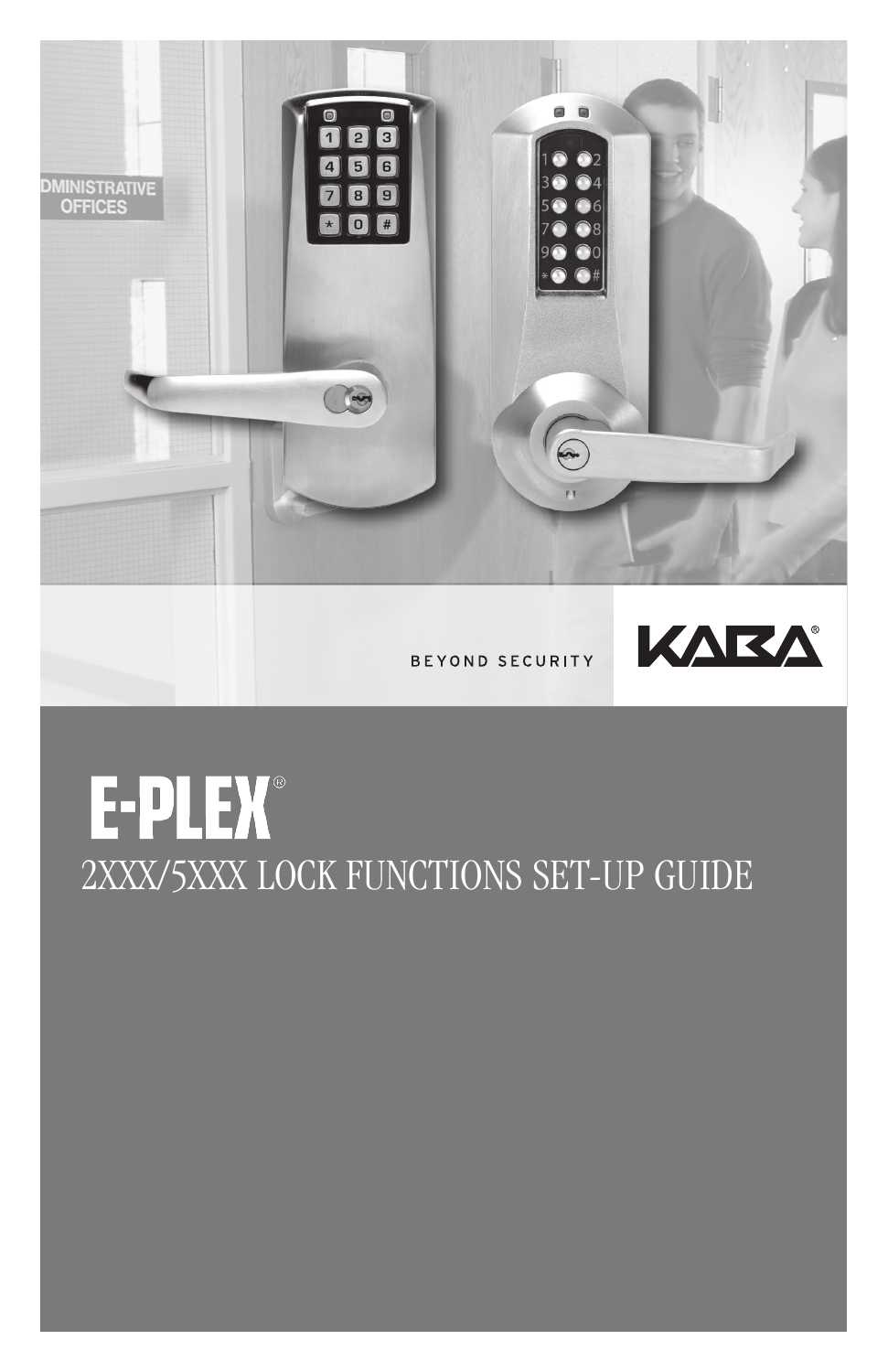## **Lock Function Options for E-Plex 2xxx/5xxx Series**

The E-Plex 2xxx/5xxx mortise and thumbturn locks can be configured on-site to work in various lock functions, which are relevant to those defined by BHMA (Builders Hardware Manufacturers Association). The options available in a given lock are determined by the respective lock's mechanical locking configuration as noted below. All E-Plex 2xxx/5xxx products are shipped in factory default mode, and are configured as an Entry lock function (04). This section will help you change your lock from an Entry lock into another function as listed for each mechanical locking configuration, if required.

### **E-Plex 2xxx/5xxx Cylindrical (without thumbturn) and Exit Trim Configuration**

- 1) Entry Lock Function with Passage Enabled (04)
- 2) Storeroom Lock Function (07); Note: Not applicable to E-Plex 5200 & 5700

## **E-Plex 2xxx/5xxx Cylindrical (with thumbturn)**

- 1) Entry Lock Function with Passage Enabled (04)
- 2) Privacy Lock Function (15)

### **E-Plex 2xxx/5xxx Mortise with Deadbolt**

- 1) Entry Lock Function with Passage Enabled (04)
- 2) Residence Lock Function (08)
- 3) Privacy Lock Function (15)

### **E-Plex 2xxx/5xxx Mortise without Deadbolt**

- 1) Entry Lock Function with Passage Enabled (04)
- 2) Storeroom Lock Function (07); Note: Not applicable to E-Plex 52xx & 57xx

## **Definition of Kaba Terms:**

**Personal Identification Number (PIN)** - A password; a chain of numbers you choose and use to gain access to a lock

**Credential** - Evidence of authority, status, rights, entitlement of privileges, or the like

**Passage** – When a lock is in passage mode, the door is unlocked and requires no access credential to gain entrance.

**Entry Lock** - A lock with an Entry lock function is normally locked. Entrance is only granted via an authorized access credential (i.e. PIN code). However, the lock can be put into and taken out of passage mode by an authorized operator (i.e. Master User). During passage mode, the lock is unlocked and no access credential is required.

**Storeroom Lock** - A lock in the storeroom function can never be put into passage mode as this feature is purposely disabled. Other than that, it works the same as an Entry lock. Note: For E-Plex 52xx & 57xx locks, this lock function can be emulated via the software.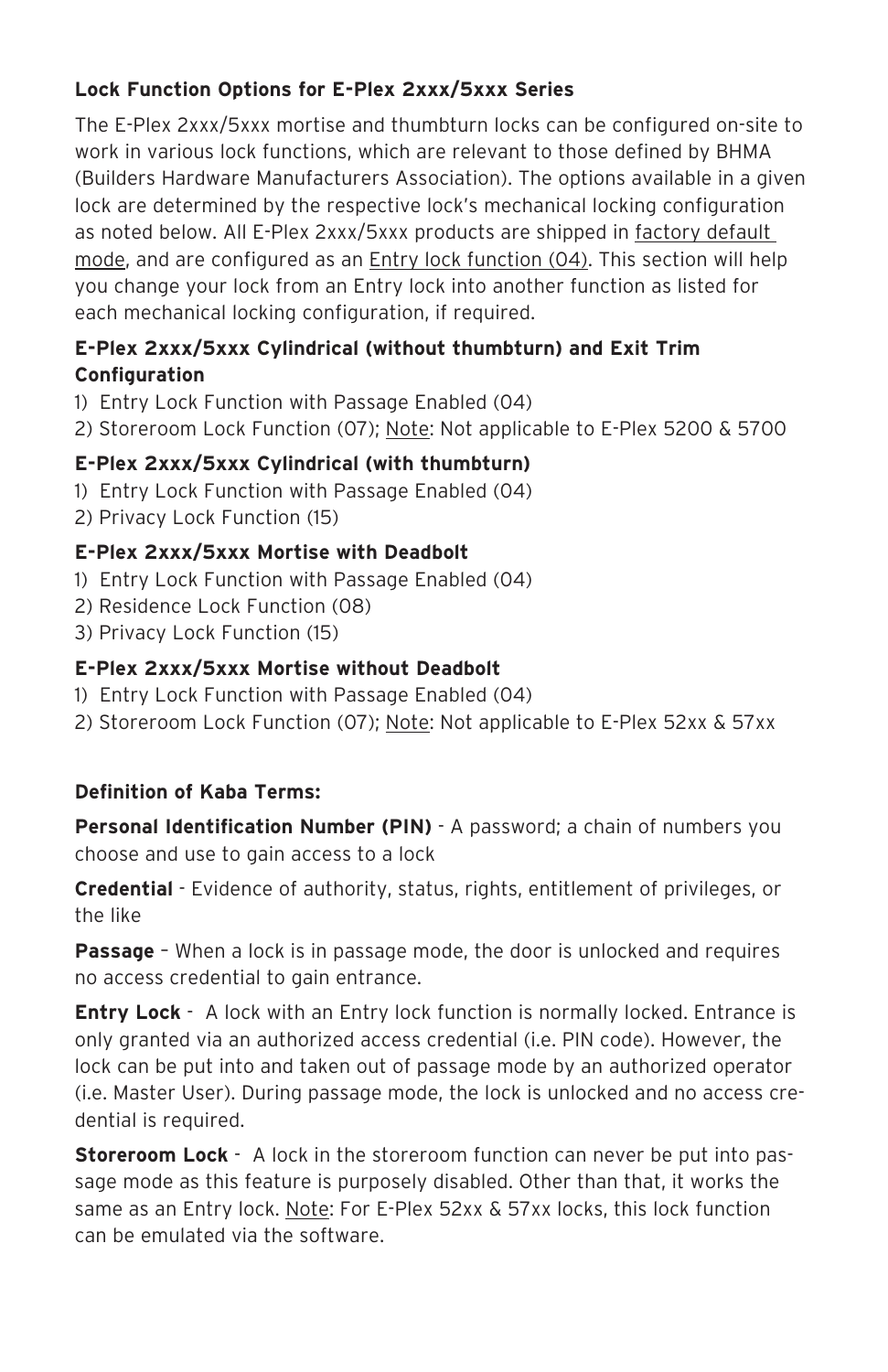**Residence Lock** – A lock with the residence function stays in unlocked mode by default. It can be locked either from inside by throwing the deadbolt or from the outside by pressing the "#" key three times (###), followed by a valid user PIN (Personal Identification Number) which is the code [Credential - PIN for E-Plex 2xxx/50xx and E-Plex 52xx; PIN, Card or PIN, Card or PIN & Card for E-Plex 5700 or in the case of E-Plex 5700, the PIN, Card or PIN followed by card, depending on the required access credential]. When the same or the next valid user enters the credential to open, the lock will open. It will stay in unlocked mode until you lock it back either from inside by throwing (projecting) the deadbolt or from outside by entering first # # # followed by a valid credential. If the deadbolt is thrown, and then you egress (leave the room) by turning the inside lever, the deadbolt will retract. The lock will open and will stay open. One application for locks of this type of functionality is in university dorms.

Every time you flip the privacy thumbturn from the vertical (unlocked) to horizontal (privacy locked) position, the Red LED will flash once and when you flip it the other way (horizontal to vertical), the Green LED will flash once, in either case indicating the privacy status.

**Privacy Lock** – The privacy function enables a lock to have access restricted to only privileged users. The mortise lock with deadbolt privacy or the cylindrical lock with a privacy thumbturn from the factory must be setup in the field to be a Privacy lock. Normally, only the Master and Managers' credential will override the privacy and unlock the door. However, if you use the E-Plex 2xxx/5xxx STD software, other "privileged" users can also be programmed to override the privacy to unlock the lock. For E-Plex 5200 & 5700, the Enterprise software is needed to enroll "privileged" users that can override the privacy function.

Procedure to setup a Lock Function as Entry lock (04), Storeroom lock (07), Residence lock (08) or Privacy lock (15):

- All lock types (cylindrical, mortise, exit device operators etc) coming out of the factory will be in Entry lock function (04) mode, by default. Performing a hard reset as explained in the Operations Manual will always reset the lock to an Entry lock function.
- For any lock function other than the Entry lock, you must change the lock function and setup the desired lock function  $\rightarrow$  07 (for E-Plex 2xxx/5xxx only), 08 or 15. This can be done only at the lock pushbuttons (and not through the software) while the lock is still in factory mode with the Master code as 12345678.

#### **Important: Anytime a lock has been reset via a hard reset, this set-up procedure will have to be performed unless the lock is to remain as an entry lock.**